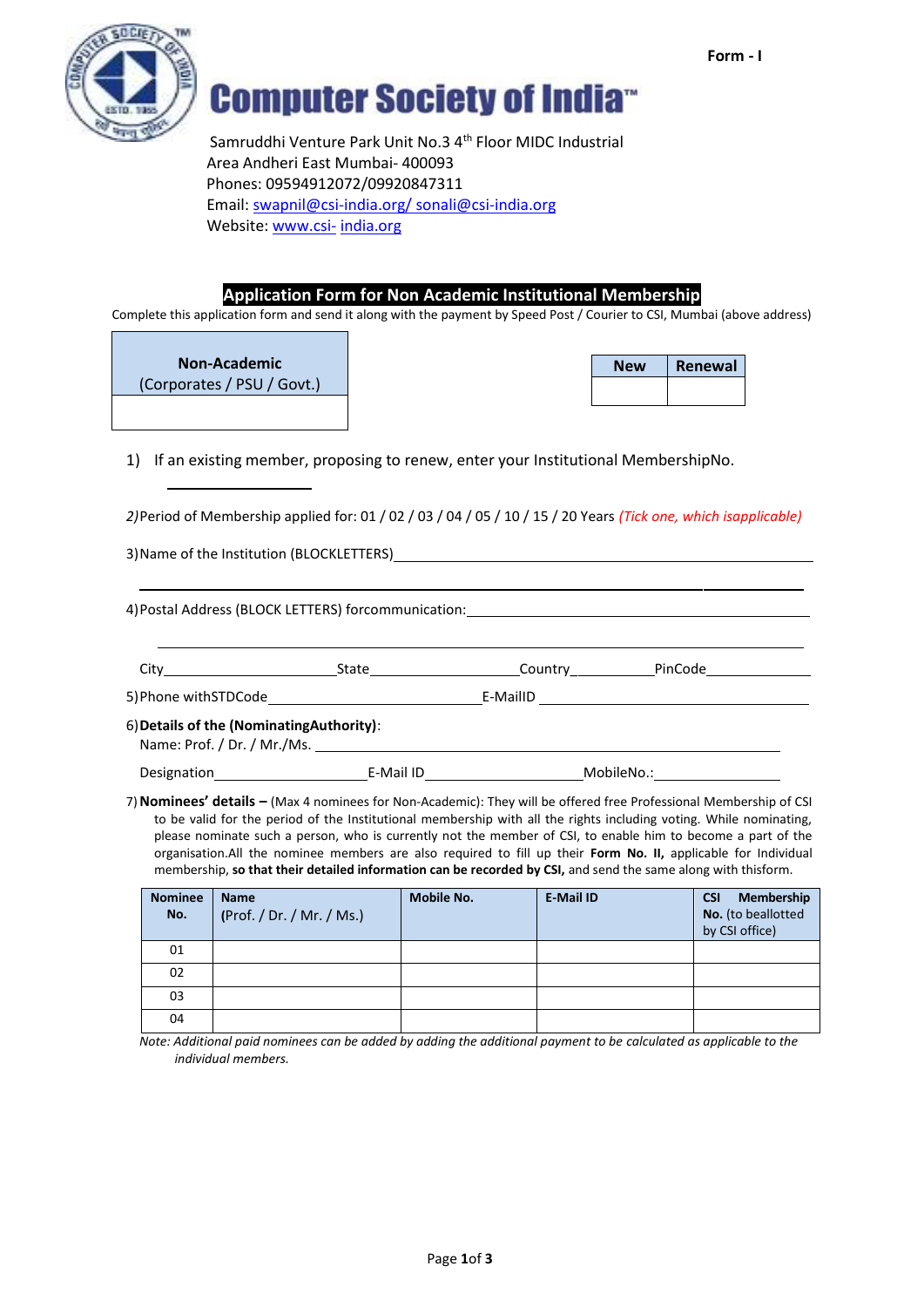#### 8) **PaymentDetails**:

| <b>Mode of Payment</b>               |                                                                                           |                                                                                                                                                                                                |                      |  |  |
|--------------------------------------|-------------------------------------------------------------------------------------------|------------------------------------------------------------------------------------------------------------------------------------------------------------------------------------------------|----------------------|--|--|
| Society Of India" payable at Mumbai. | If the payment is to be done by offline DD $/$<br>Cheque, issue it in favour of "Computer | If the payment is to be done online by Net Banking /<br>RTGS / NEFT / etc., then following details may be used<br>for payment and transaction detailed be filled in.<br>GSTIN-27AAATC1710F1ZC. |                      |  |  |
| Cheque / DD No.                      |                                                                                           | <b>Transaction ID</b>                                                                                                                                                                          |                      |  |  |
| Amount (Rs.)                         |                                                                                           | Amount (Rs.)                                                                                                                                                                                   |                      |  |  |
| Date                                 |                                                                                           | Date                                                                                                                                                                                           |                      |  |  |
| Drawee Bank                          |                                                                                           | SB A/C. No                                                                                                                                                                                     | 10865762700          |  |  |
| Branch Name & City                   |                                                                                           | <b>Branch Name</b>                                                                                                                                                                             | MIDC, Andheri (East) |  |  |
|                                      |                                                                                           | <b>Bank Name</b>                                                                                                                                                                               | State Bank of India  |  |  |
|                                      |                                                                                           | <b>IFSC</b>                                                                                                                                                                                    | SBIN0007074          |  |  |

9) Mention name of Region & Chapter nearest toyou: Region \_\_\_\_\_\_ChapterName \_\_\_\_\_\_\_\_\_\_\_

#### 10) **Code of ethics -Undertaking**:

We affirm that as a CSI member, we shall abide by the code of Ethics of the Computer Society of India (CSI). We, further, undertake that we shall uphold the fair name of the Computer Society of India by maintaining high standards of integrity and professionalism. We were not a member of CSI earlier / We were a member(MembershipNo. ) earlier and membership ceased without prejudice. We are aware that breach of the code of ethics may lead to disciplinary action against us under the Constitution, Byelaws and Rules framed from time to time. We hereby confirm that we shall be bound by any decision taken by the CSI in all matters. I hereby convey my consent to receive the CSI publications in soft copy form and any other information about the activities of the society by email or by SMS on my Mobile number, from time to time, by the society or the members of thesociety.

Date: / / / Signature and Name of the Head / the Nominating Authority Place: (Seal of theOrganisation)  $(Seal of theOrganisation)$ **FOR OFFICE USE ONLY** Application receiveddate : Received By: Application processed by: Membership No.